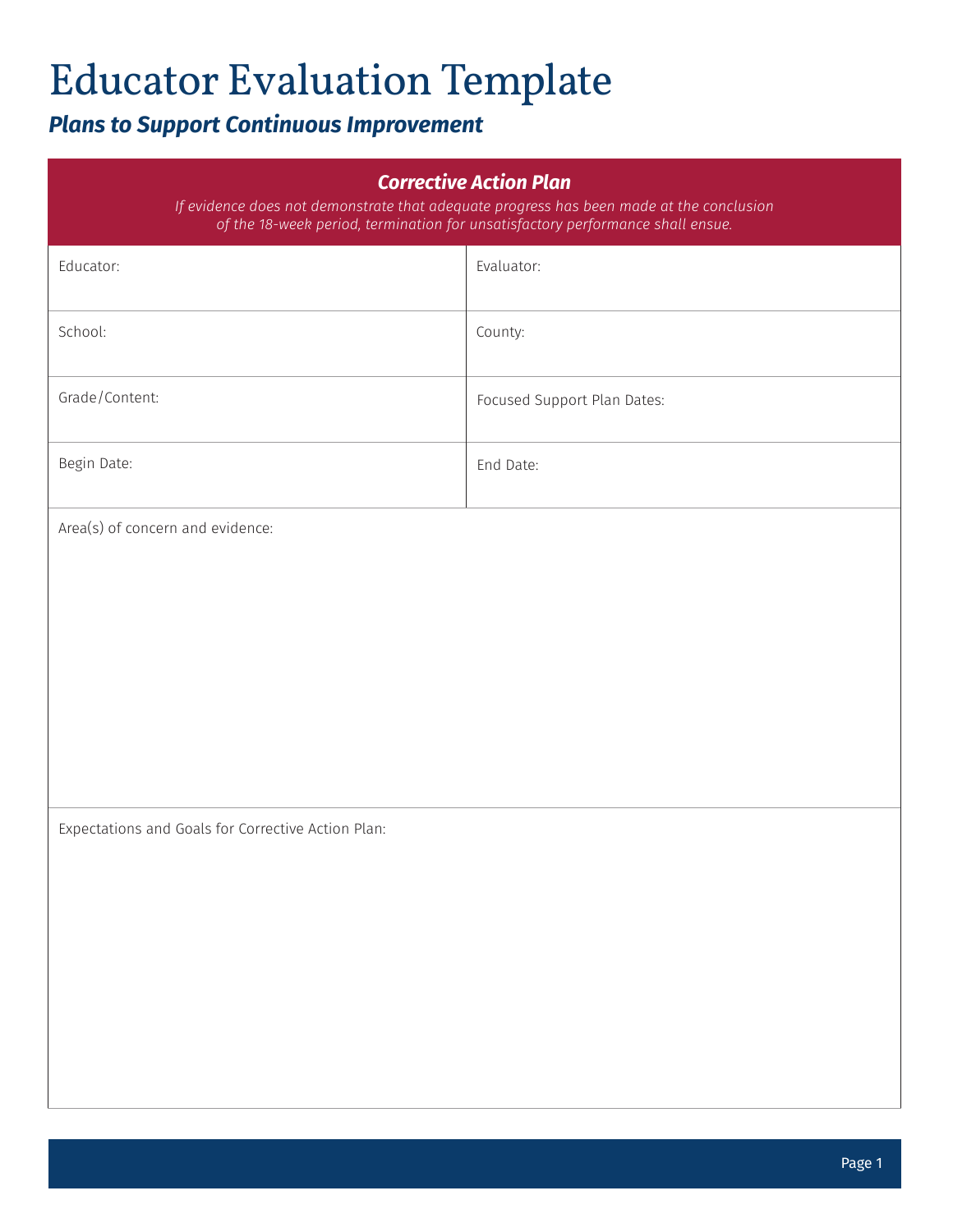# Educator Evaluation Template

## *Plans to Support Continuous Improvement*

| <b>Corrective Action Plan</b>                                                       |                                     |  |  |
|-------------------------------------------------------------------------------------|-------------------------------------|--|--|
| Support to be given (check those that apply):                                       |                                     |  |  |
| Professional Development<br>$\Box$<br>$\Box$                                        | Peer Observation                    |  |  |
| Mentoring Coaching<br>$\Box$<br>$\Box$<br>Instructional Support<br>$\Box$<br>$\Box$ | Programs of Study<br>Other Supports |  |  |
| Other educators to be used as resources:                                            |                                     |  |  |
|                                                                                     |                                     |  |  |
|                                                                                     |                                     |  |  |
|                                                                                     |                                     |  |  |
|                                                                                     |                                     |  |  |
|                                                                                     |                                     |  |  |
|                                                                                     |                                     |  |  |
|                                                                                     |                                     |  |  |
| Explain support to be given:                                                        |                                     |  |  |
|                                                                                     |                                     |  |  |
|                                                                                     |                                     |  |  |
|                                                                                     |                                     |  |  |
|                                                                                     |                                     |  |  |
|                                                                                     |                                     |  |  |
|                                                                                     |                                     |  |  |
| General timeline for Corrective Action Plan implementation (18 weeks):              |                                     |  |  |
|                                                                                     |                                     |  |  |
|                                                                                     |                                     |  |  |
|                                                                                     |                                     |  |  |
|                                                                                     |                                     |  |  |
|                                                                                     |                                     |  |  |
|                                                                                     |                                     |  |  |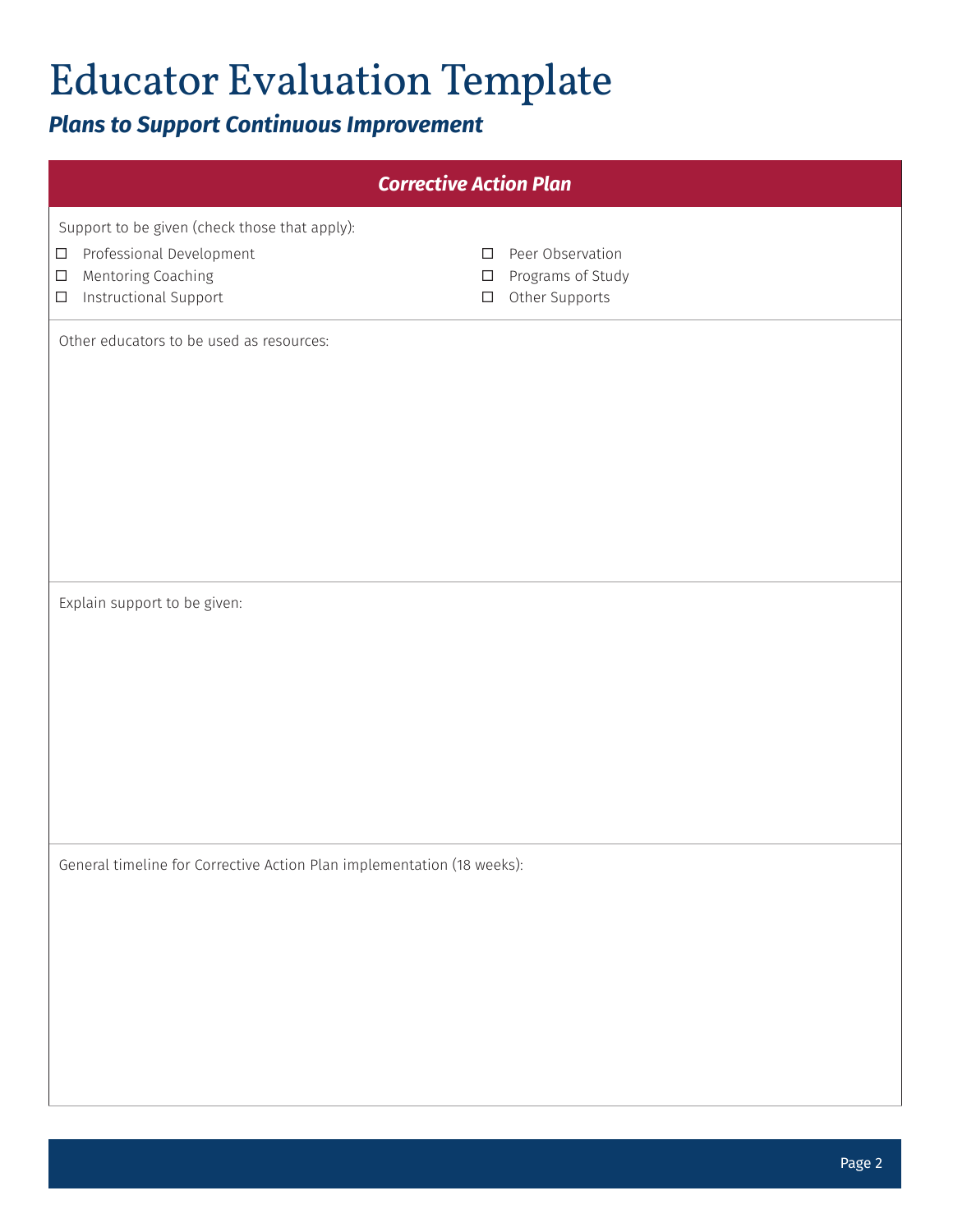## Educator Evaluation Template *Plans to Support Continuous Improvement*

#### Plan Agreement

My signature below signifies my understanding of the expectations in the above plan as described.

**Educator's Signature:** \_\_\_\_\_\_\_\_\_\_\_\_\_\_\_\_\_\_\_\_\_\_\_\_\_\_\_\_\_\_\_\_\_\_\_\_\_\_\_\_\_\_\_\_\_\_\_\_\_\_\_\_\_\_\_\_ **Date**: \_\_\_\_\_\_\_\_\_\_\_\_\_\_\_\_\_\_\_

My signature below signifies that I have carefully reviewed the above plan with the educator, and I have clearly communicated my expectations within the plan and agree to provide support.

**Evaluator's Signature:** \_\_\_\_\_\_\_\_\_\_\_\_\_\_\_\_\_\_\_\_\_\_\_\_\_\_\_\_\_\_\_\_\_\_\_\_\_\_\_\_\_\_\_\_\_\_\_\_\_\_\_\_\_\_\_\_ **Date**: \_\_\_\_\_\_\_\_\_\_\_\_\_\_\_\_\_\_\_